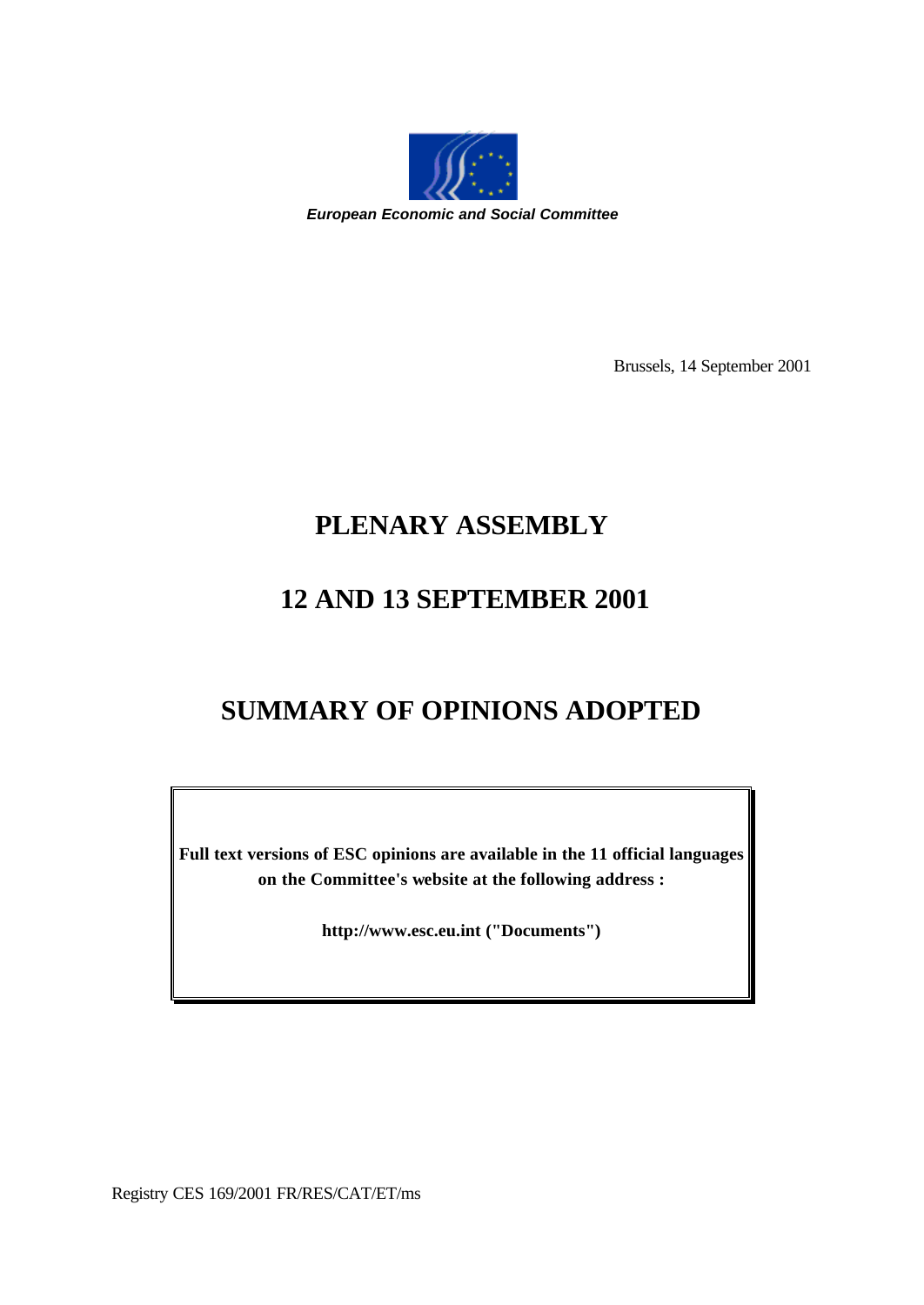## **1. THE FUTURE OF EUROPE**

#### Discussion on the future of the European Union

The European Economic and Social Committee devoted a considerable part of its September plenary session to the discussion on the future of Europe, in which representatives of nearly all the economic and social committees or similar institutions from the Member States took part.

The European ESC unanimously adopted a resolution on the future of Europe. This document expresses the Committee's fullest support for the setting-up of a body, "possibly along the lines of the Convention set up to draft the European Charter of Fundamental rights, in which the various democratically mandated stakeholders that make up the European Union as a body politic can work out scenarios and options for the future of Europe in an open debate". The Committee strongly believes that it can play an effective part in the work of that body in fostering a civil society debate that is as open as possible (…) and *calls for the ESC to be involved as a "permanent advisory member".* The resolution concludes that *"the challenge for the future of Europe (...) requires an approach that enjoys grassroots support*. "The Economic and Social Committee can, in conjunction with the appropriate national bodies and other civil society organisations, play a constructive part in giving substance to the project for an enlarged Europe."

This resolution was wholeheartedly supported by the presidents of the economic and social committees in the majority of the Member States. They participated in the Committee's Plenary Session in order to develop, in the run up to the Brussels-Laeken Summit, a common position on the future of the European Union and the role economic and social advisory bodies can play in the whole process. *The discussion with the national ESC presidents showed their determination to work together with the European ESC and speak in a common voice to the heads of State and Government at Laeken.* The debate would continue at a meeting in Helsinki in November hosted by the president of the Finnish ESC.

− **Contact**:*Mr Patrick Fève*

*Tel.: 32 2 5469616 - e-mail: Patrick.Feve@esc.eu.int*

*\* \* \**

## **2. QUALITY OF EMPLOYMENT**

• *New European labour markets, open to all, with access for all*

| Rapporteur :   |     | Ms Carroll (Employers - IRL)         |
|----------------|-----|--------------------------------------|
| Co-rapporteur  |     | <b>Ms</b> Polverini (Workers - I)    |
| Co-rapporteur: | Mr. | <b>Fuchs</b> (Various Interests - D) |

− **Reference :** PE. 305.713 and COM(2001) 116 final - CES 1125/2001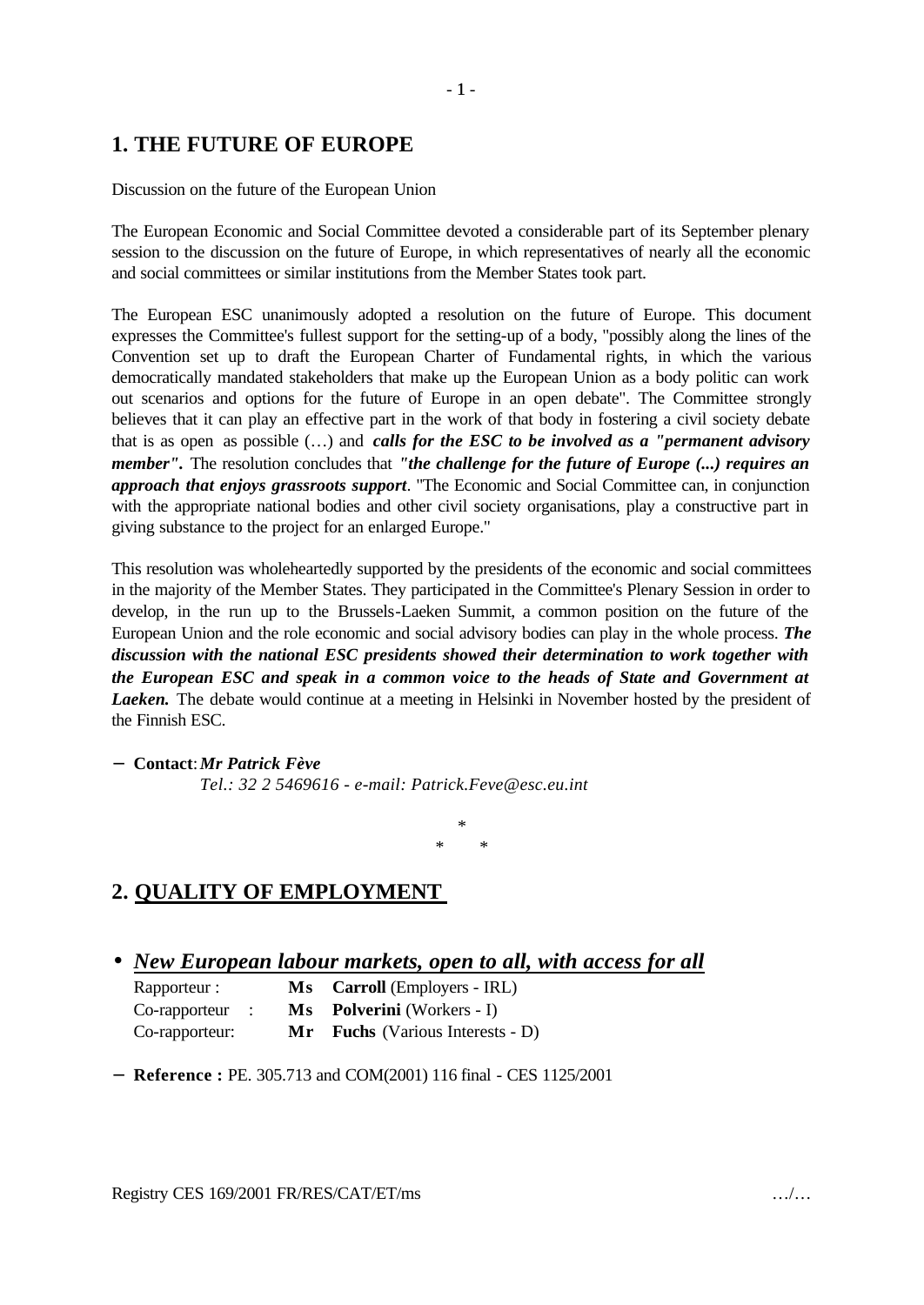The Committee opinion was at the special request of the European Parliament, under the new Treaty procedures, and was officially presented to, and discussed at, the Parliamentary Employment and Social Affairs Committee.

#### − **Key points :**

The Committee welcomes the Commission's intention to propose in 2002 a more uniform, transparent and flexible regime of **professional recognition**. If those with lower-level skills are to be integrated into a true EU labour market, the Commission must develop further initiatives and a relevant and proactive contribution could be made by the social partners.

The Committee is concerned that the **Lifelong Learning Action Plan** to be put before the Spring European Council in 2002 is still only at the stage of identifying basic skills. It should also identify ways and means by which those who have been failed by the education system in the past could benefit by a lifelong learning strategy, so as to integrate them in the workforce.

The Committee hopes that the Commission's proposed **Communication on the elimination of obstacles to the cross-border provision of supplementary pensions** will speed up the removal of barriers to mobility.

**The mobility of researchers, students, trainers and teachers** is an essential component of integrated European labour markets.

The Committee urges the early adoption by the Council of directives on the **mobility of third country nationals**.

The Committee welcomes the Commission's proposal for a **one -stop European mobility information site.**

The EURES network should be integrated into the one-stop shop. The proposed **mobility information campaign** should also make increasing use of the social partners and relevant NGOs.

It is vitally important that, hand in hand with the development of an integrated European Labour Market, work continues to **improve economic and social life in underdeveloped regions of the EU**.

There are very particular problems of integrating the relatively undeveloped labour markets of the **candidate countries** into the more sophisticated EU labour markets. The time between now and the achievement of free movement should be used for targeted action for the development of the candidate countries' own labour markets.

#### − **Contact :** *Mr Alan Hick (Tel. 32 2 546 93 02 - E-mail : Alan.Hick@esc.eu.int)*

• *Improving the quality dimension of social and employment policy*  Rapporteur: **Mr Bloch-Lainé** (Various Interests - F)

− **Reference:** COM(2001) 313 final - CES 1124/2001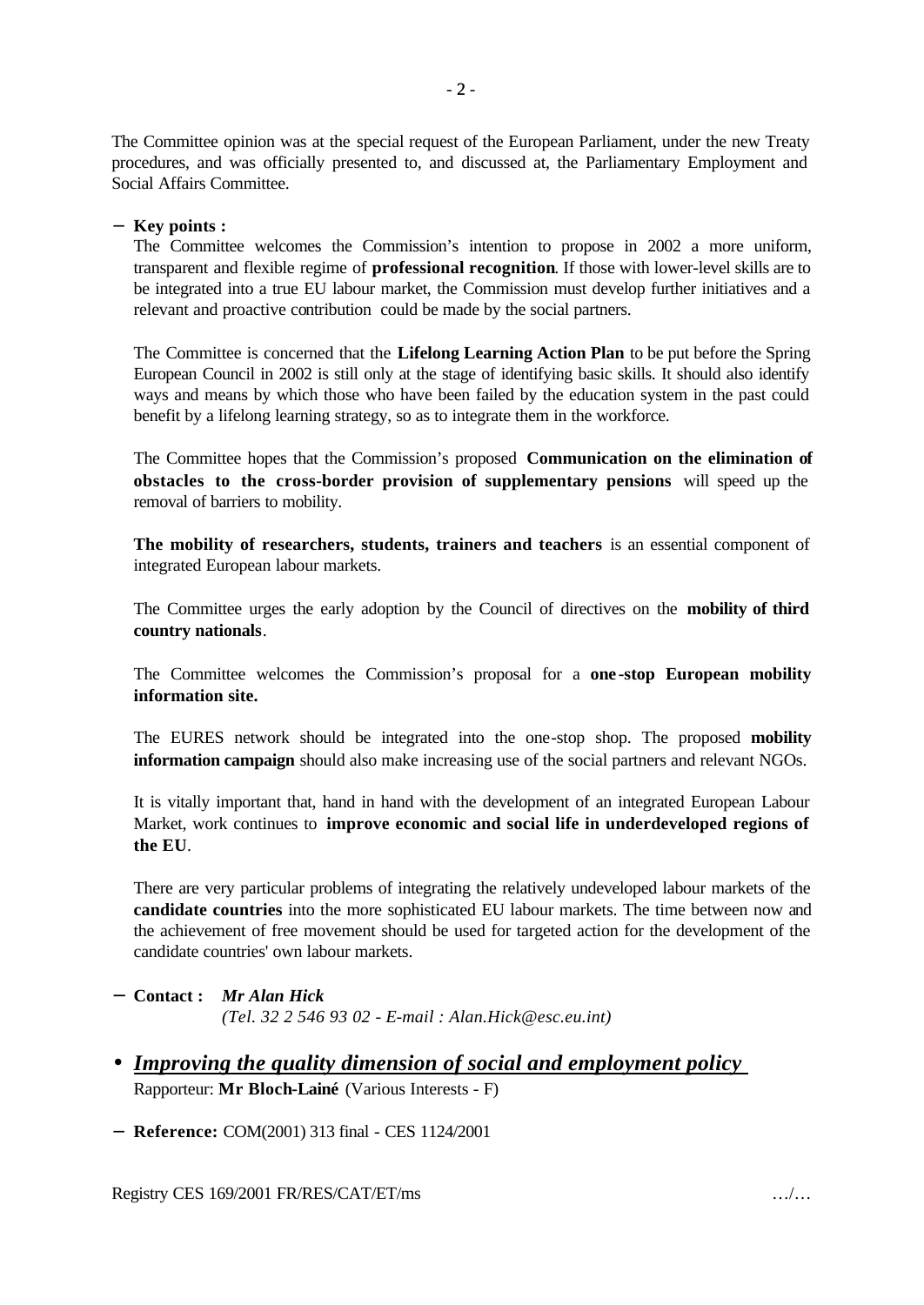The Commitee opinion was at the special request of the Belgian Minister for Employment and Equal Opportunities, **Mrs Laurette Onkelinx**, who stressed the importance attached by the Belgian Presidency in its programme to the quality of employment and the usefulness of an ESC opinion on this matter.

#### − **Key points :**

Though the subject of this opinion is "*improving the quality dimension of social and employment policy*", its main focus is on the quality of employment.

The Committee has focused attention on a number of key themes:

#### • **Safety/health**

The Committee has stressed and continues to highlight the importance of *combining harmonisation with progress*; this means that minimum key safety levels should not differ according to the size of the firm.

#### • **Older workers**

The employment rate among those aged between 50 and 64 has been declining at differing speeds, since the 1970s. What is needed is to change the culture and raise awareness, to persuade employees that working beyond the age of 55 is worthwhile and to ensure that companies and public services upgrade their assessment of the contribution which can be made by "ageing" workers.

#### • **Non-discrimination**

#### • **Access to training and upgrading of skills**

#### • **Work and private and family life**

Quality of employment is a key component of quality of life. It could also be necessary to pay rather greater attention to tangible factors such as travelling time to and from work and the existence or absence of local social services and facilities provided for childcare.

#### • **Information and participation of the workforce**

Finally, the Committee recommends that, initially, particular attention be paid to some of the "possible indicators" set out in the Commission communication, which relate to the "key themes" described above.

#### − **Contact :** *Ms Susanne Johansson*

*Tel. 32 2 546 9619 - e-mail : Susanne.Johansson@esc.eu.int*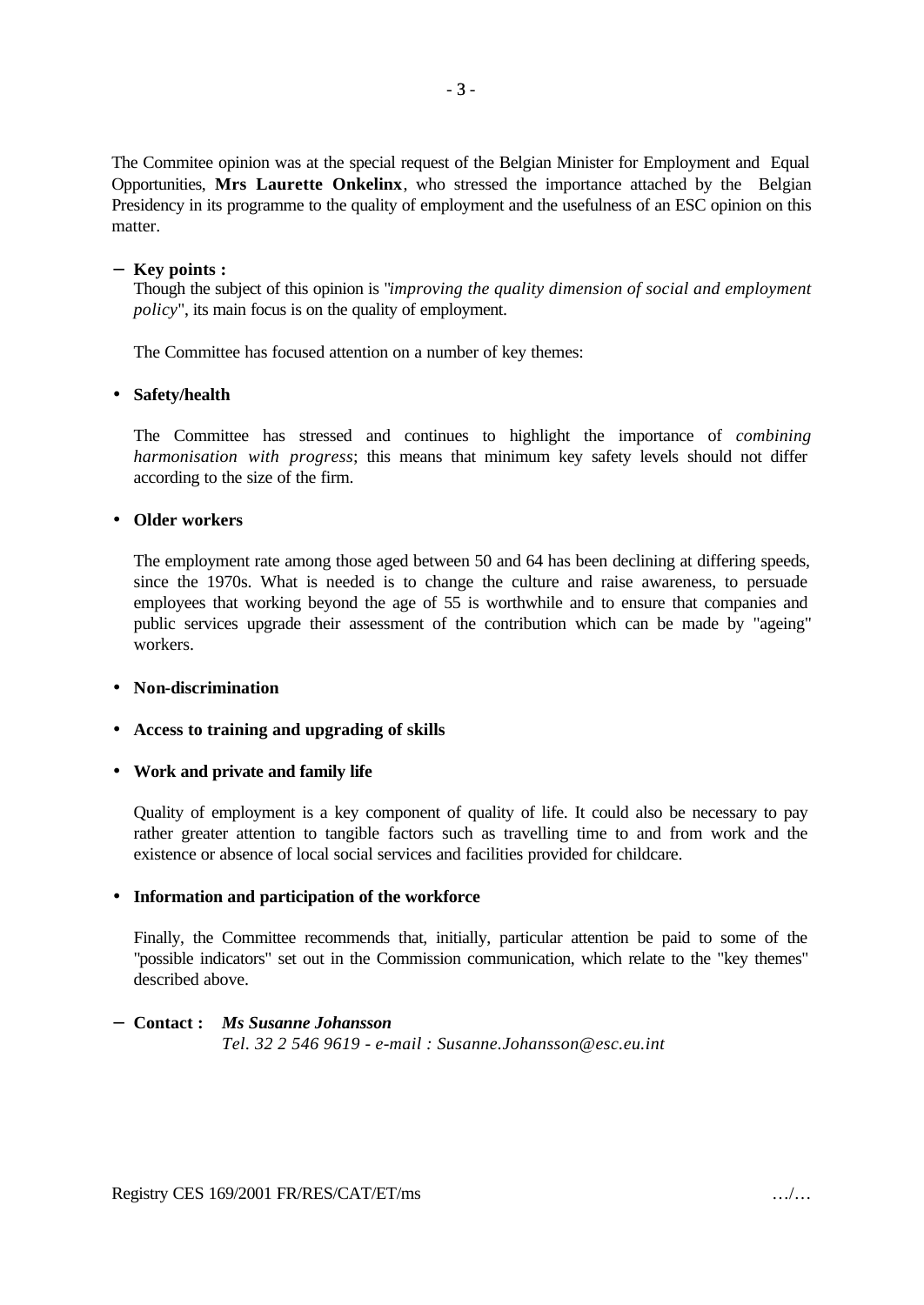#### • *Memorandum on lifelong learning*

| Rapporteur :     | <b>Mr Koryfidis</b> (Workers - EL)        |
|------------------|-------------------------------------------|
| Co-rapporteurs : | Mr Rodríguez García Caro (Employers - E)  |
|                  | <b>Mr Rupp</b> (Various Interests - $D$ ) |

− **Reference :** Own-initiative opinion - SEC(2000) 1832 final - CES 1121/2001

#### − **Key points :**

The ESC endorses the Commission's general approach to the whole problem. In particular the ESC agrees with:

- the observation that the European Council in Lisbon (March 2000) introduced substantial changes in the direction of European policy and action;
- the realisation that Europe's education and training systems must be adjusted to ensure successful transition to a knowledge-based economy and society;
- the need to develop a Europe-wide dialogue involving as many ordinary people as possible with the aim of formulating a comprehensive strategy for lifelong learning;
- the Commission's view that lifelong learning "... *is no longer just one aspect of education and training; it must become the guiding principle for provision and participation across the full continuum of learning contexts*".
- − **Contact** : *Ms Stefania Barbesta (Tel. 32 2 546 9510 - e-mail : stefania.barbesta@esc.eu.int)*

*\* \* \**

## **3. INTRODUCTION OF THE EURO**

- *State of preparedness for the introduction of the euro* Rapporteur : **Mr Burani** (Employers -I)
- − **Reference :** Additional own-initiative opinion CES 1123/2001
- − **Key points :**

The introduction of the euro is rapidly approaching, but the many initiatives in progress or planned by a wide range of public and private bodies give the impression that not all the problems have been fully thought through. In any case, the need for systematic coordination of such initiatives is becoming increasingly evident: this is not an easy task, despite the good will displayed by all those concerned.

The Committee, whilst having no intention of encroaching upon the authorities in charge of these initiatives, highlights a number of aspects which, although apparently minor, might give rise to practical or psychological obstacles to the shift from eleven different currencies to the single currency.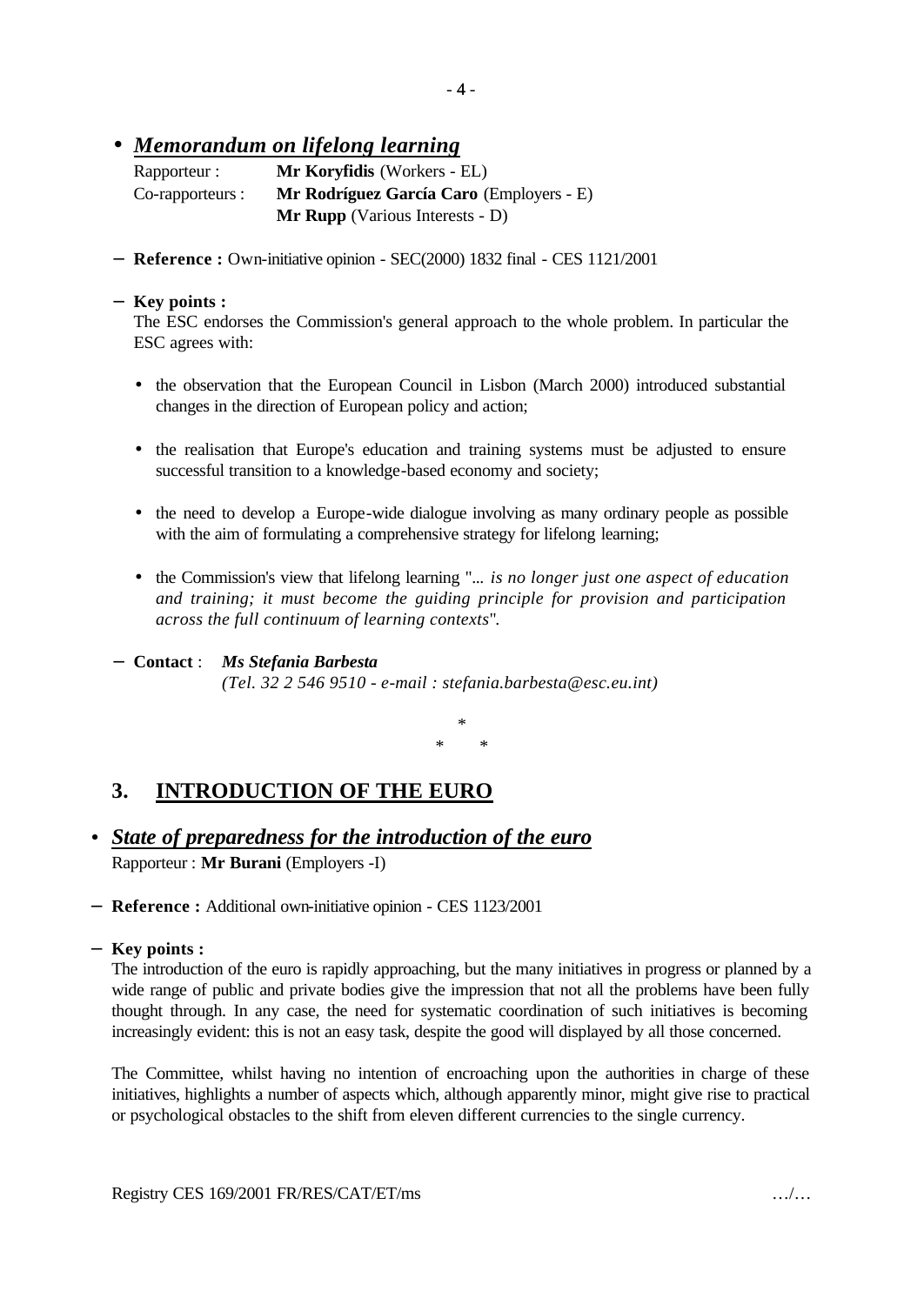− **Contact :** *Mr Roberto Pietrasanta (Tel. 32 2 546 9313 - e-mail : roberto.pietrasanta@esc.eu.int)*

> *\* \* \**

- 5 -

## **4. INTERNAL MARKET**

# • *Social services of general interest*

Rapporteur **: Mr Bloch-Lainé** (Various Interests - F)

− **Reference :** Own-initiative opinion **-** CES 1120/2001

#### − **Key points :**

The social services covered by this opinion are currently experiencing grave anxiety. Their concern cannot be explained solely by the relative ignorance or underestimation of their influence and role. The problem - and it is a real problem - is the future that lies ahead from the angle of European competition law.

It is obvious that it is difficult to reconcile respect for competition rules with the special characteristics of economic activities carried out by social services of general interest.

In many Member States the concern of these services is not to be used instrumentally, and not to be overlooked. Such a fear is by no means unwarranted, and this is what leads them to request derogations that may in some cases be controversial.

In claiming consideration for their specific circumstances they are seeking to challenge not reason, but the imagination, which are not the same thing. Nor are the two necessarily mutually exclusive. In view of the importance of the issues at stake, such as social cohesion and the fight against various forms of exclusion, the Committee considers that it would be wrong in this instance not to try to combine the two.

#### − **Contact** : **M***s Stefania Barbesta (Tel. 32 2 546 9510 - e-mail : stefania.barbesta@esc.eu.int)*

### • *Dangerous substances - CMR*

Rapporteur : **Mr Colombo** (Workers - I)

− **Reference :** COM(2001) 256 final - 2001/0110 COD - CES 1113/2001

#### − **Contact** *: Mr João Pereira Dos Santos*

*(Tel.. : 32 2 546 9245 - e-mail: joao.pereiradossantos@esc.eu.int)*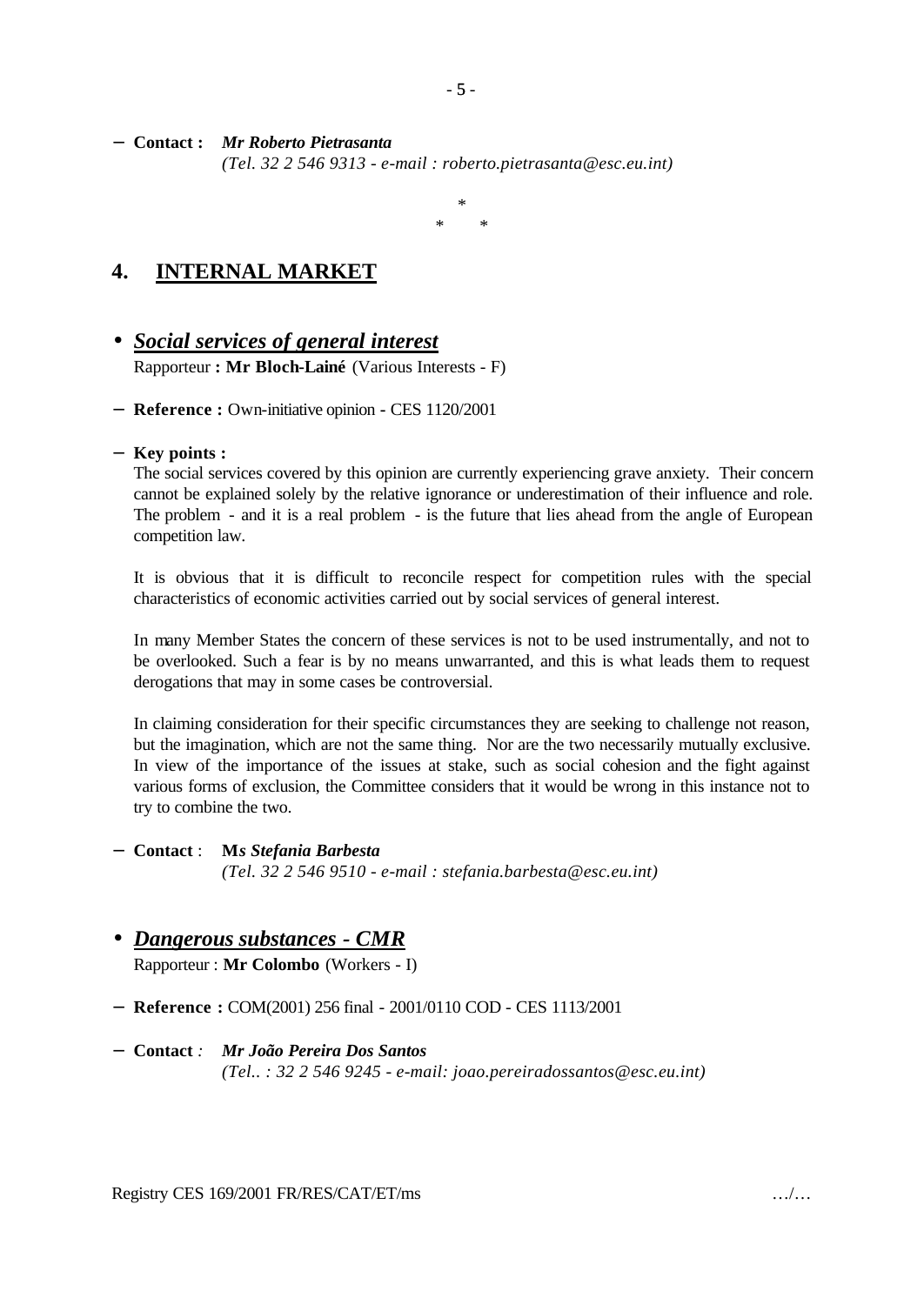#### • *Machinery*

Rapporteur : **Mr De Vadder** (**Employers** - B)

- − **Reference** : COM(2000) 899 final 2001/0004 COD CES 1112/2001
- − **Contact** *: Mr João Pereira Dos Santos (Tel.. : 32 2 546 9245 - e-mail: joao.pereiradossantos@esc.eu.int)*

\* \* \*

## **5. COMMON AGRICULTURAL POLICY**

• *COM/Aid in the seed sector*

Rapporteur : **Mr Liolios** (Various Interests - EL)

− **Reference :** COM(2001) 244 final - 2001/0099 CNS - CES 1119/2001

#### − **Key points :**

The ESC endorses the Commission's proposal to maintain the current level of aid to the seed sector.

The ESC suggests that the Council and the Commission should discuss the possibility of making this aid valid for longer than the next two marketing years. It goes on to invite them to fix a single level of aid for *Lolium perenne L.* so as not to put certain seed producers at a disadvantage, and recommends examining the possible need to allow certain other seeds into the system.

However, the ESC rejects the Commission's proposal for the introduction of a stabiliser mechanism on the grounds that it is ambiguous, vague and insufficiently documented and also appears unnecessary. The ESC is doubtful as to whether in its report, alongside budget spending, the Commission considered other important Treaty objectives regarding EU integration (TEC) and broader developments in the EU's agricultural sector.

− **Contact** *: Mr Nikos Pipiliagkas (Tel.. : 32 2 546 9109 - e-mail : Nikolaos.pipiliagkas@esc.eu.int*

#### • *COM/Rice*

Rapporteur : **Ms Santiago** (**Employers** - E)

- − **Reference :** COM(2001) 169 final 2001/0085 CNS CES 1118/2001
- − **Contact** *: Ms Silvia Calamandrei (Tel.. : 32 2 546 9657 - e-mail : silvia.calamandrei@esc.eu.int)*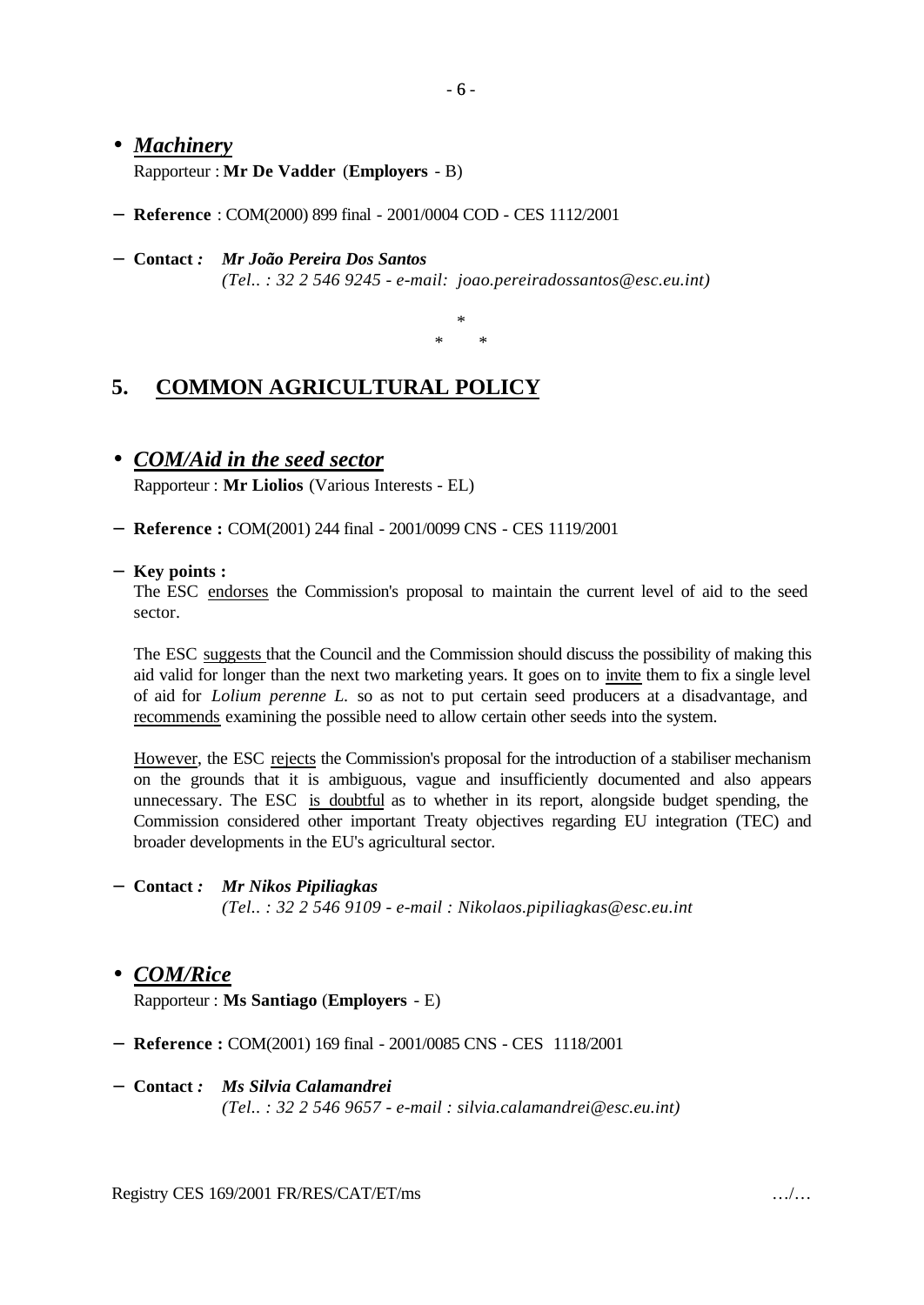#### • *COM/Wine*

Rapporteur-general : **Mr Kienle** (Employers - D)

− **Reference :** COM(2001) 332 final - 2001/0132 COD - CES 1126/2001

#### − **Key points :**

The Committee emphatically endorses the aims of the proposal for a Regulation to encourage "generational replacement" in the agricultural sector - and in the wine sector in particular - by awarding young farmers new planting rights.

In this connection, the Committee refers to its opinion on prospects for young farmers, which is currently in the pipeline. It emphasises that, in an ESC public hearing attended by representatives of the EP, CoR and European Council of Young Farmers (ECYF) a particularly strong call was made for cutting young farmers' start-up costs.

#### − **Contact** *: Ms Eleonora Di Nicolantonio*

*(Tel.. : 32 2 546 9454 - e-mail : Eleonora.DiNicolantonio@esc.eu.int)*

**\* \* \***

## **6. TRANSPORT AND THE INFORMATION SOCIETY**

- *Occurrence reporting in civil aviation*  Rapporteur : **Mr Green** (Employers - DK)
- − **Reference :** COM(2000) 847 final 2000/0343 COD CES 1114/2001
- − **Contact : M***r Luis Lobo (Tel.. : 32 2 546 9717 - e-mail : luis.lobo@esc.eu.int)*
- *European programme of radio satellite navigation (Galileo)* Rapporteur : **Mr Bernabei** (Employers - I)
- − **Reference :** Own-initiative opinion CES 1116/2001
- − **Key points :**

The Committee lends its full support to the Galileo programme as a key strategic element for the competitiveness of the European system, and on account of Galileo's potential positive impact at world level, its innovative spin-off in economic, employment and social terms, and its potential to enhance the quality of life for civil society. It urges that a joint strategy be defined in the near future, and recommends the following:

− early adoption of a single, joint strategy, with a defined mandate and a clearly-delineated development platform;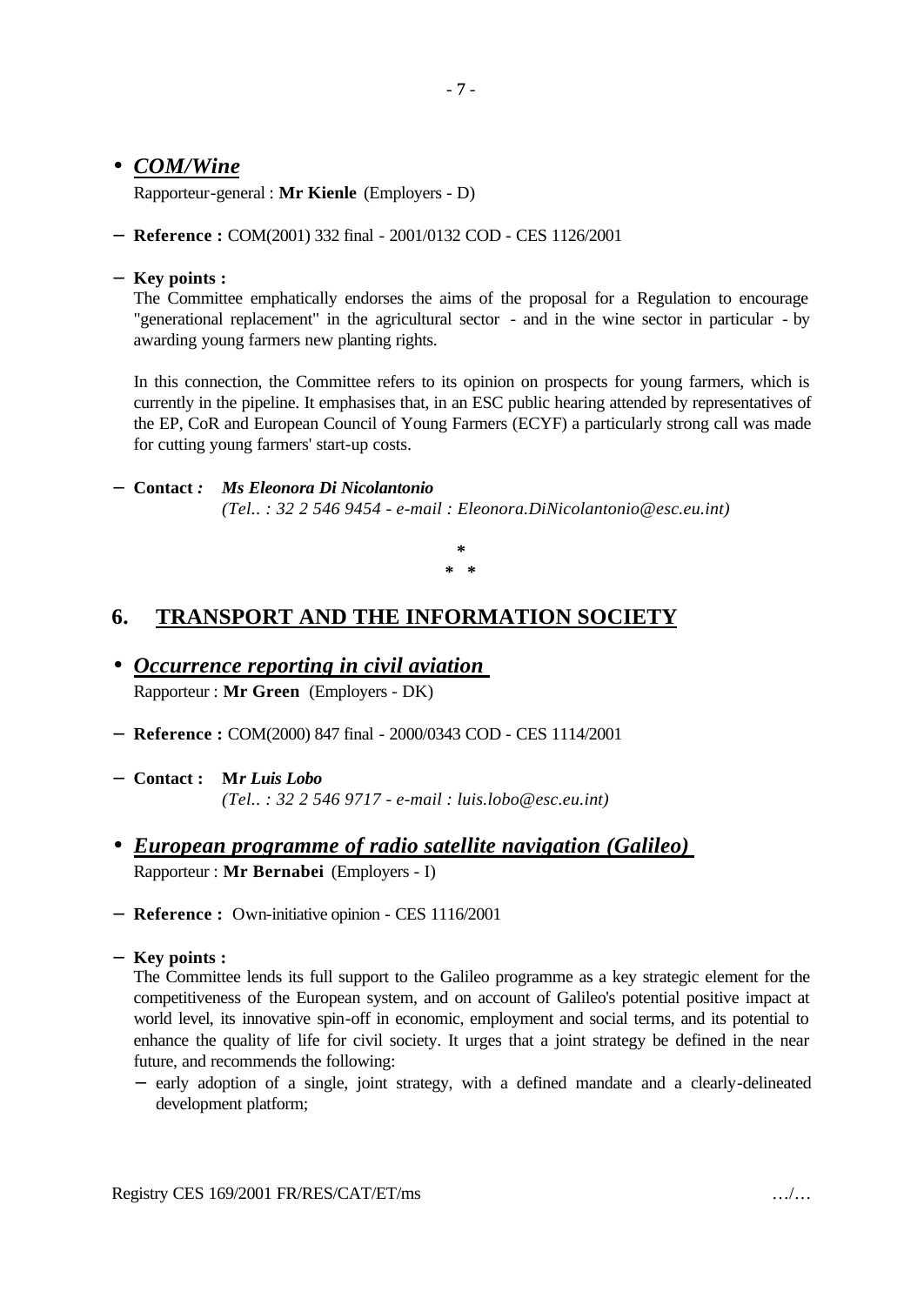- − the launch, by the end of 2001, of a joint undertaking under Article 171 of the EC Treaty, and subsequent creation of a European Galileo Agency to set up a permanent open network for all players in the system;
- − founding this joint undertaking, which should exist only until 2003, and the subsequent agency, on four pillars: an official steering committee open to public and private players; a high-level ethics committee to ensure that the requirements of transparency, exclusively civil use, and safeguards for privacy are satisfied; a regulatory body to provide adequate interoperability guarantees; and an operating body;
- − establishing a commercial structure by means of a "Galileo promotion company" also involving the private sector, which would subsequently assume the financial responsibility, while technical and political responsibility would remain with the public system;
- − cooperation and compatibility through co-existence with GLONASS and GPS by means of international treaties.

− **Contact** *: Mr Luigi Del Bino*

*(Tel.. : 32 2 546 9353 - e-mail : luigi.delbino@esc.eu.int)*

#### • *Security of information infrastructures (computer-related crime***)** Rapporteur : **Mr Dantin** (Workers - F)

− **Reference :** COM(2000) 890 final - CES 1115/2001

#### − **Key points :**

The development of the information society is causing profound changes which affect a number of activities: work, education, leisure, industry, trade, etc. Part of the economy can be said to be "computer-dependent".

Increasingly effective practical and legal means will therefore have to be used. The ESC stresses the urgent need to speed up the adoption of regulations. Repressive measures must be backed up by broader measures involving prevention, training and combating exclusion. More emphasis must be put on infrastructure security.

The ESC thinks that technical and legal solutions have to be sought so that Internet access and navigation do not lead to websurfers' private behaviour being tracked or investigated. The sending of unsolicited anonymous messages to a given individual address, particularly from public places such as webcafes and libraries, should also be prohibited.

The ESC believes that the creation of a European forum with the aim of enhancing cooperation at EU level is a good initiative and intends to play an active part in it. More research should be conducted on two issues : how complex can the internet become without risking an intolerable degree of vulnerablity, and what are the specific psychological aspects of computer-related crime in the virtual world?

#### − **Contact** *: Mr Luigi Del Bino (Tel.. : 32 2 546 9353 - e-mail : luigi.delbino@esc.eu.int)*

\*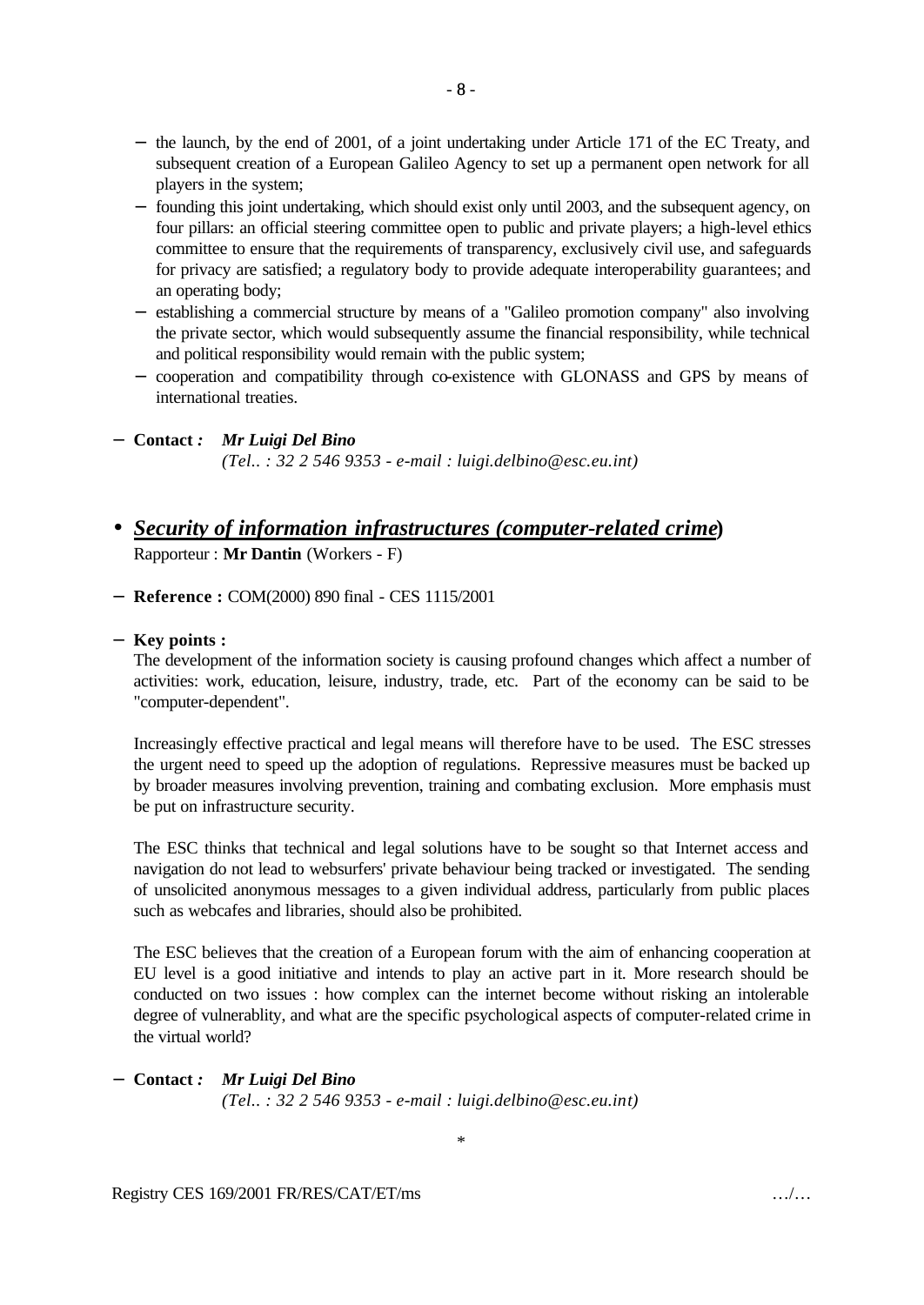## **7. INTERNATIONAL TRADE**

- *International trade and social development (7th Euromed Summit***)** Rapporteur : **Ms López Almendáriz** (Employers - E)
- − **Reference :** Information report : CES 438/2001 fin

#### − **Key points :**

The EU has adopted a broad approach to the Mediterranean (the Barcelona Process), spanning economic and trade questions, social development, security and stability in third countries and cultural cooperation. One of the objectives is the gradual establishment of a free trade area by 2010. This objective is considered compatible with the obligations entered into by the parties in the WTO.

The area's development indicators have not improved as much as the association would have liked and the region is still in the process of completing its transition to an open market economy model. The volume of inter-regional trade continues to be insignificant and it is certainly insufficient if the agreements with the EU are to realise their potential.

The ESC recommends that the EU :

- − redouble its efforts to provide technical assistance to the Mediterranean partner countries, thus developing the South-South dimension of the process;
- − make a major effort to improve transport and telecommunications infrastructures;
- − make more rapid progress on harmonising rules of origin;
- − simplify and make improvements in the programming and administrative procedures of the MEDA programme;
- − improve the monitoring of projects financed by MEDA, thereby ensuring their efficiency and actual impact on beneficiaries' development indicators;
- − encourage the creation of transparent, secure and reliable frameworks to facilitate the Euro-Mediterranean area's integration into the world economy;
- − reinforce the role of civil-society players in the Barcelona Process and promote their role as social discussion-partners for their respective governments.

#### − **Contact :** *Ms Ellen Durst (Tel.. : 32 2 546 9845 - e-mail :ellen.durst@esc.eu.int)*

\* \*